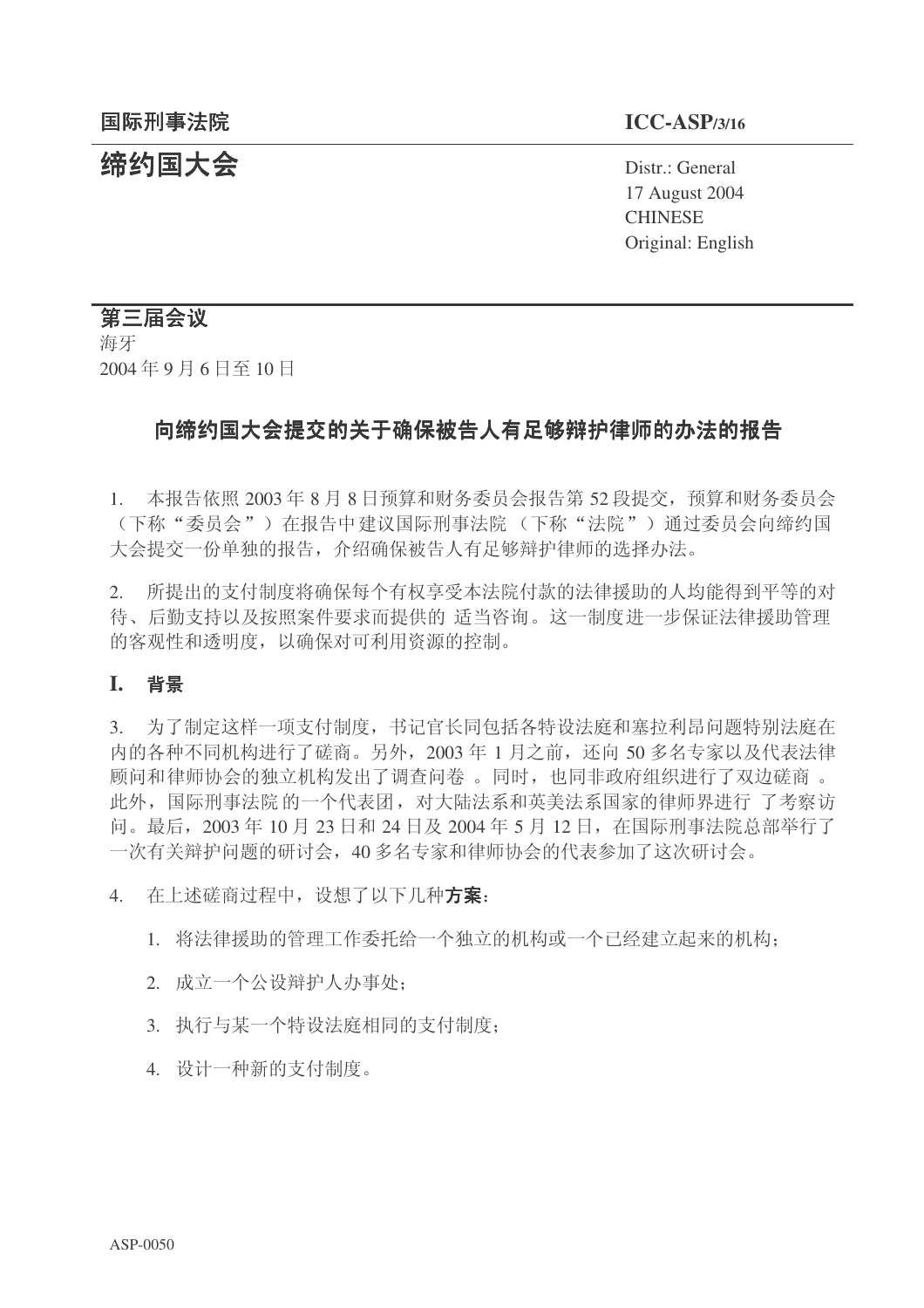5. 方案 1 是 2003 年发表的一份关于卢旺达问题国际刑事法庭改革法律援助制度进展的 全面报告中建议的一部分1。这份报告是应第 57 届联大 2002 年 12 月 20 日举行的全会 ○第 57/289 号决议)的要求而起草的,对于是否有可能在国际刑事法院采纳报告作者提 出的建议,给予了应有的考虑。

6. 基于下述两种原因,未保留这一选择办法:

- 1. 根据国际刑事法院《程序和证据规则》规则 20 分则(3), 书记官长负责管理法律 援助。其中包括管理用于支付法律援助的公共资金。将这样的责任委托给一个全 新的独立机构是不可能的。
- 2. 建立一个独立机构的费用可能会很高。不仅效率不会提高,而且无非是工作量作 了转移, 人员费用也不会节省。

7. 方案 2 是在最初借鉴了塞拉利昂问题特别法庭的经验的基础上提出来的。塞拉利昂 公设辩护办事处的历史和结构得到了认真的研究, 这种公设律师办事处对于塞拉利昂的 情况是很理想的,因为该法庭的职责以及将由该法庭审判的被告人数在公设辩护办事处 成立之前就已经确定了(最初的被告人数是 12 人)。公设辩护办事处只是在指派辩护律 师之前提供最初的帮助。而受指派的辩护律师只是在审判阶段代表被告。

8. 为了更好地了解公设辩护人的概念,对各国的公设辩护人制度进行了研究,特别是注 意到了英国、美国和德国的公设辩护办事处 制度。另外还对伦敦的政府律师办事处讲行 了考察。虽然这个办事处是由英国法律援助预算资助的, 但却是按照私人律师 事务所运 作的。此外,还在法官会议和法官全会以及两次研讨会上对公设辩护人的问题进行了长 时间的讨论。

9. 国际刑事法院同塞拉利昂问题特别法庭以及任何国家的司法机构相比有其自己的特殊 情况,因此只有为每一个被告聘用一名新的公设辩护人并指派他进行辩护,国际刑事法 院的公设辩护办事处才能够帮助所有的被告而不会出现利害冲突的危险。否则的话, 由 于本法院所面对的情势很可能是有限的,而且各种案件可能互相紧密相连,这样对于代 表着一个以上被告的公设辩护人来说就会造成利害冲突。除此之外,为被告人提供全面 辩护代理的 公设辩护办事处 长期的效益是不会很 好的, 因为最终还是要雇用法律助理、 调查员等提供支持服务的人员, 以确保为辩护做好有效的准备工作。这样就必然要导致 人员费用的大幅度提高, 其中不仅仅是薪酬, 而且还有本法院人员有权享有的其他津 贴。

10. 然而对于受害人和被告人来说, 在程序的任何一个阶段都能够得到内部专案律师的咨 询和有效代理, 不仅仅能够进一步保证被告人的权利, 而且其成本/效益也是很高的。关 于被告人的长期代理问题, 鉴于公设律师办事处存在着潜在的利益冲突的危险, 因此最 好是从一份名单中指派律师为被告人进行辩护。

 $^{-1}$  "关于为卢旺达问题国际刑事法 庭辩护小组 提供法律援助 的计划的报告",G.N.Pollard 主管纳税事务 法 官, 英国 (2003)。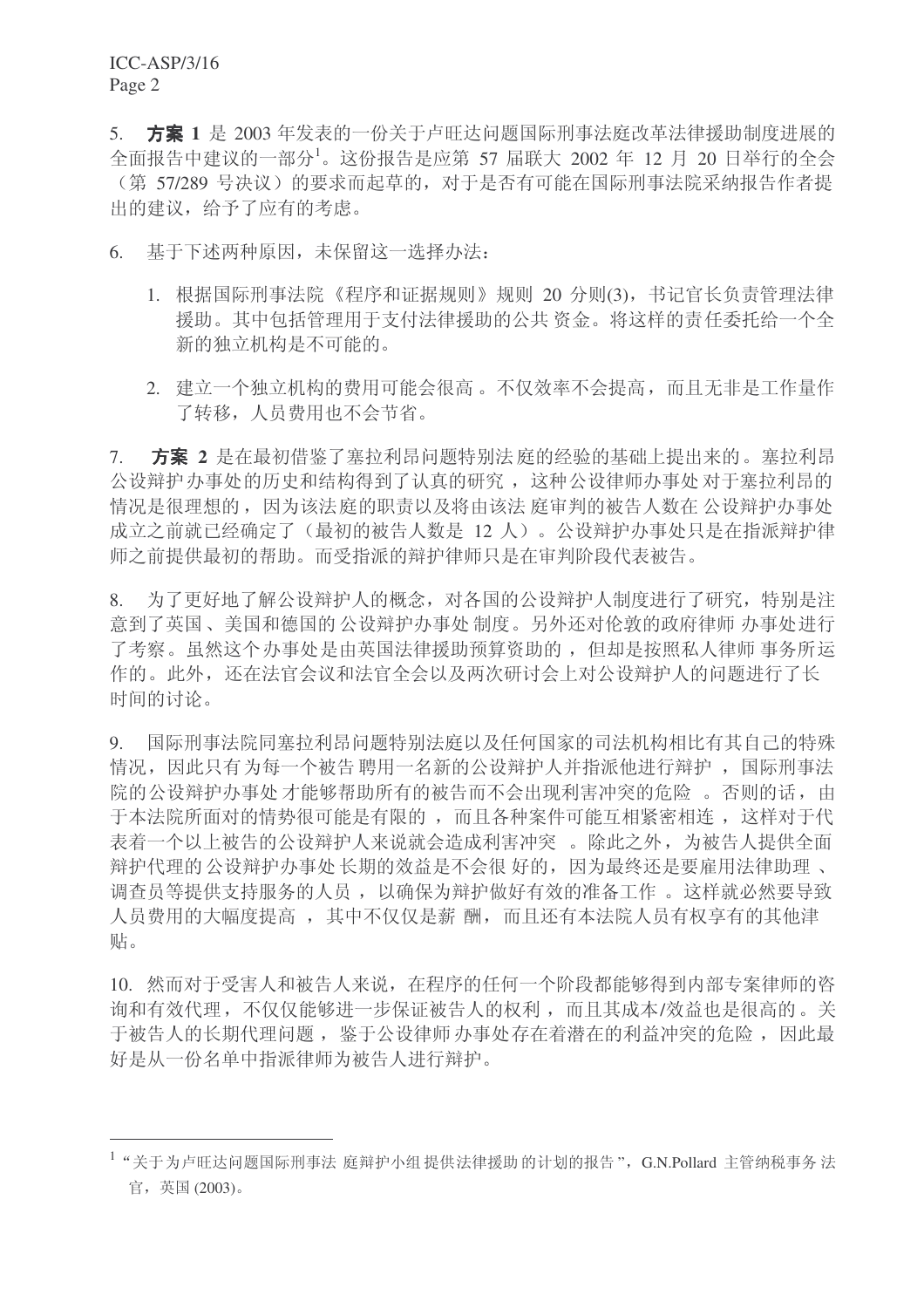11. 被告和原告公设律师办事处的任务包括代表并保护被告和原告的权利。这两个办事处 还将为辩护律师、被告人以及受害人提供支持和帮助, 如果需要的话, 还要提供法律调 杳和法律咨询而且遇到某些具体问题时还要出庭。

12. 2004年5月17日至18日举行的法官全会通过的《法院条例》<sup>2</sup>决定建立一个公设律 师办事处(条例 77) 和一个被害人公设律师办事处(条例 81)。依照《条例》,这两个 办事处的司法职能是相同的, 即法律代理、法律调查和咨询。公设律师办事处不参与对 法律援助工作的行政及财务管理,也不负责为辩护方和被害人代理人提供后勤或行政支 持。

13. 方案 3 得到了认真的思考。特设法庭的法律制度得到了全面的研究, 其中包括塞拉利 昂问题特别法 庭正在执行的合同制度, 其实这种制度同前南 问题国际刑事法庭在审判阶 段所执行的包干制度相同3。不论是专家小组和顾问的报告,还是内部监察处的报告都得 到了仔细的研究。2003年10月和2004年5月举行的辩护问题研讨会上以及在考察活动 期间对这些支付办法进行了进一步的商讨。

14. 从这些研究、评估和讨论中得出的结果是,特设法庭的支付办法为国际刑事法院建立 新的支付办法指明了一条道路(方案4)。

15. 卢旺达问题国际刑事法庭采用的是按小时计费、每月封顶的办法, 前南问题国际刑事 法庭采用的方法是按照案件的等级标准[1 级(中等)、2 级(较难)、3 级(非常难)、 3.5 级(极难/领导职能)1包干(小时分配)封顶的办法,这样就有可能出现错误的评估 时间、费用计算过高、对案件等级产生争议、 拖延时间以及费用增加等问题。与此不 同, 国际刑事法院将采用月费的办法来节省资金, 一旦律师确定下来并拿到了案件的档 案文件, 便积极地同他商谈月费标准, 月费每三个月重新审定一次。

## II. 国际刑事法院执行支付办法的原则

16. 上述先例和磋商表明, 制定一种支付方法, 应当考虑以下原则, 以便能够满足辩护小 组的希望:

- 两方平等: 支付办法必须有助于维护被告和起 诉方之间在资金和手段上的平衡。 辩护小组成员的费用取决于国际刑事法院检察官办公室和特设法庭支付人员薪酬 的情况,还要增加40%以作为对增加专业人员费用的补偿。
- 客观性: 支付制度必须根据案件的需要, 而不是按照辩护小组成员自己的需要来 分配资源。
- 透明度: 支付制度的构建及运作要符合公共资金管理中预算监督及审计的要求, 而且不能影响辩护工作的保密性和辩护小组的自主权。

 $^2$  2004 年 6 月 17 日星期四,《法院条例》提交给了缔约国大会。根据《罗马规约》第 52 条第 3 款,"六个 月内没有过半数缔约国提出异议的,继续有效。"

 $3 \n  $\sqrt{10}$  附件 1.$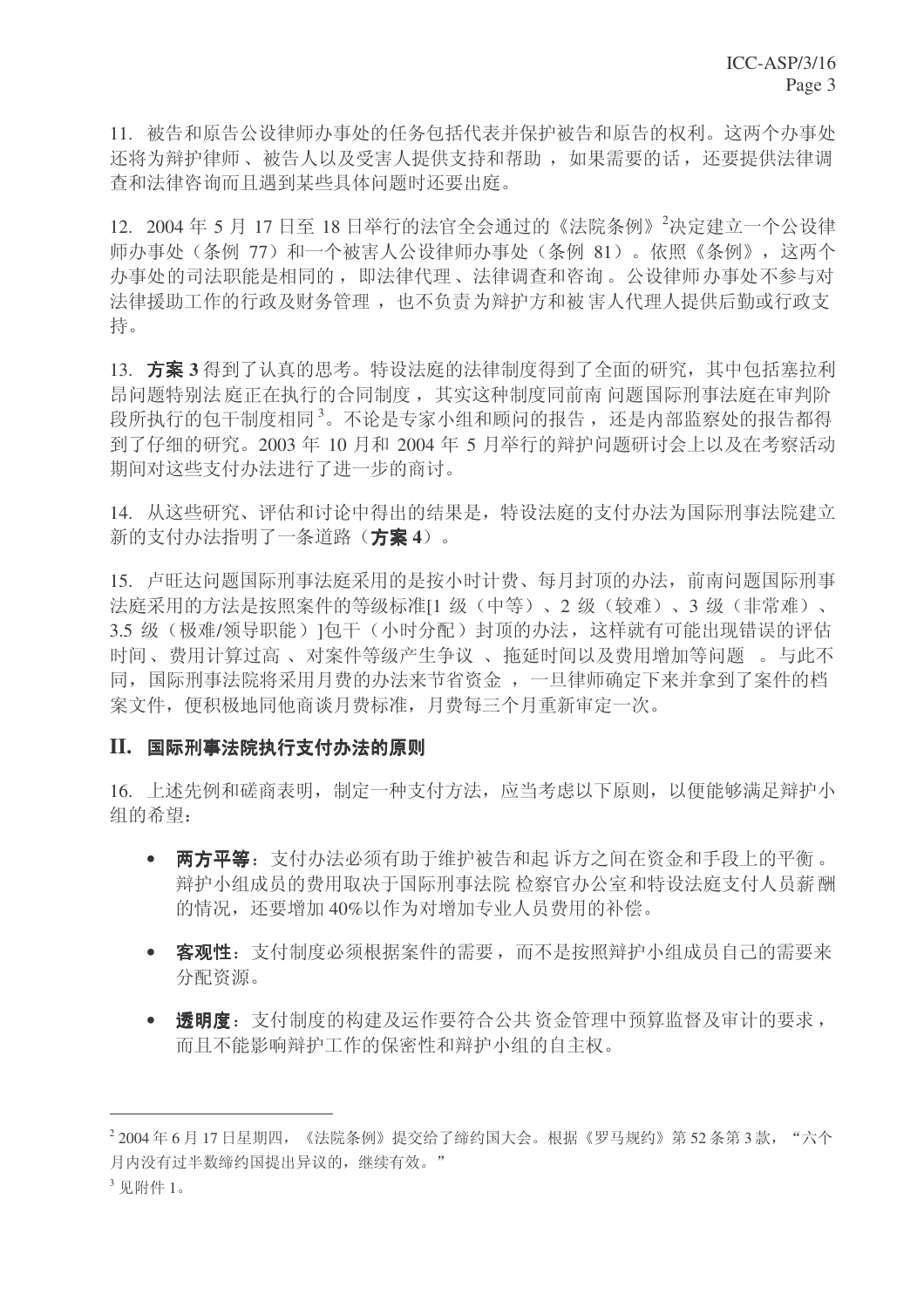ICC-ASP/3/16 Page 4

- 连续性: 支付制度必须有各种机制能够灵活地适应所出现的各种情况, 以避免引 起对公正司法不利的偏见。
- 经济性: 司法援助只能负担为受到起诉的人进行辩护所必须支出的合理费用。

法律援助计划所适用的诉讼阶段如下<sup>4</sup>:

- I. 预审阶段
- II. 审判阶段
- III. 上诉阶段

## **III. 工作计划**

17. 指定的辩护方律师将向书记官长提交一份详细的"诉讼/阶段计划"以便为案件的费用 做出最初的预算。为了进行有效的管理并做出符合实际的预算, 将同负责案件的分庭协 调, 每季度对这份诉讼/阶段计划复审。如有必要, 书记官长将请外部官员对上述计划进 行评估。

## IV. 辩护小组的构成

18. 辩护小组的成员数量是由首席律师来决定的, 无论在什么情况下, 首席律师都应该坚 持不突破预算上限。但是首席律师必须从书记官长掌握的名单 (助理和专业调查员名 单)中选择他所需要的法律顾问、助理和调杳员。

## **V.** 支付安排

## V.1 费用(薪酬+专业人员费用补偿)支付安排

## **V.1.a 薪酬的支付**

19. 薪酬是根据"诉讼计划"以三个月为一期来计算的。在提交了每一个成员原始的活动 明细报表(时间清单)后,每个月支付一次费用,如果明细报表涉及到支持人员,则还 要有律师签字。

20. 如果每个月的上限没有达到,剩余的资金可由辩护小组在诉讼过程中使用。

#### V.1.b 专业人员费用的补偿

- 21. 增加薪酬时可以考虑到律师所供职的不同系统之间的差异和支付制度所遵循的原则。
- 22. 本法院承担的专业人员费用包括以下几项:
	- 办公费用(秘书工作、办公室和金、文具、复印机、传真、电话、文件、邮件、 程序性费用)、对办事员按小时支付的费用或固定费用、必要时还要支付外部人 员的费用(对于律师不能出庭的国内案件需要找替代人):

<sup>4</sup> 见附件 2。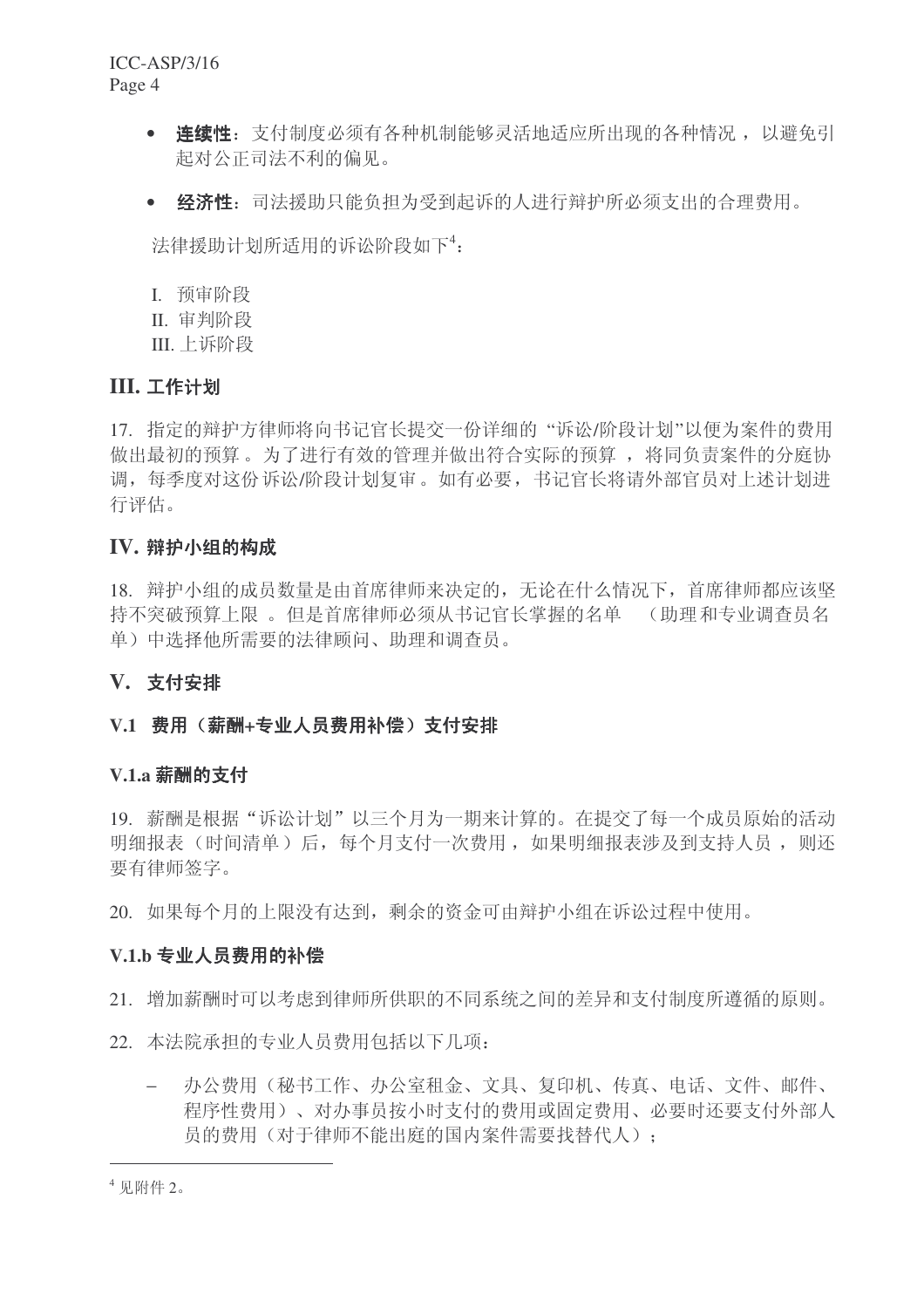- − 高级律师的费用, 这些费用在被指定出庭的情况下完全有可能增加, 因为这些费 用是根据收入来计算的;
- − 律师所参加的社会保险以及养老金计划等费用;
- − 律师所参加的医疗保险计划费用, 包括高风险国家的国际住院治疗费;
- − 律师的薪酬要提高 40%以补偿由于指定出庭而增加的专业人员费用。

## **V.2 定额支付安排**

23. 律师提交收据之后, 即开始履行定额付款。律师要尽可能多地提供有关服务性质、日 期和期限的信息。

24. 在每月的定额没有完全用完的情况下, 余下的资金将转入下个月的定额中。

## **VI 任务的审批**

25. 在诉讼的每个阶段都要根据律师提交的任务计划讲行任务审批。任务计划将详细地列 明任务的理由, 例如需要收集文件证据或确定并杳找潜在的证人, 但是同时又不能泄露 保密的信息。

## VI.1 在法院所在地执行的任务

26. 对于事先得到书记官长批准、在法院所在地执行的任务, 每日生活津贴应按照适用于 法院所在地的标准支付,旅费和每日生活津贴将从定额资金中列支。

## **VI.2 寻求事实的仟务**

27. 对于事先得到书记官长批准并构成辩护调查一部分的任务, 每日生活津贴应按照适用 于任务执行地点的标准支付。旅费和每日生活津贴按照调查预算(见 IV)规定的 52.029 欧元支付。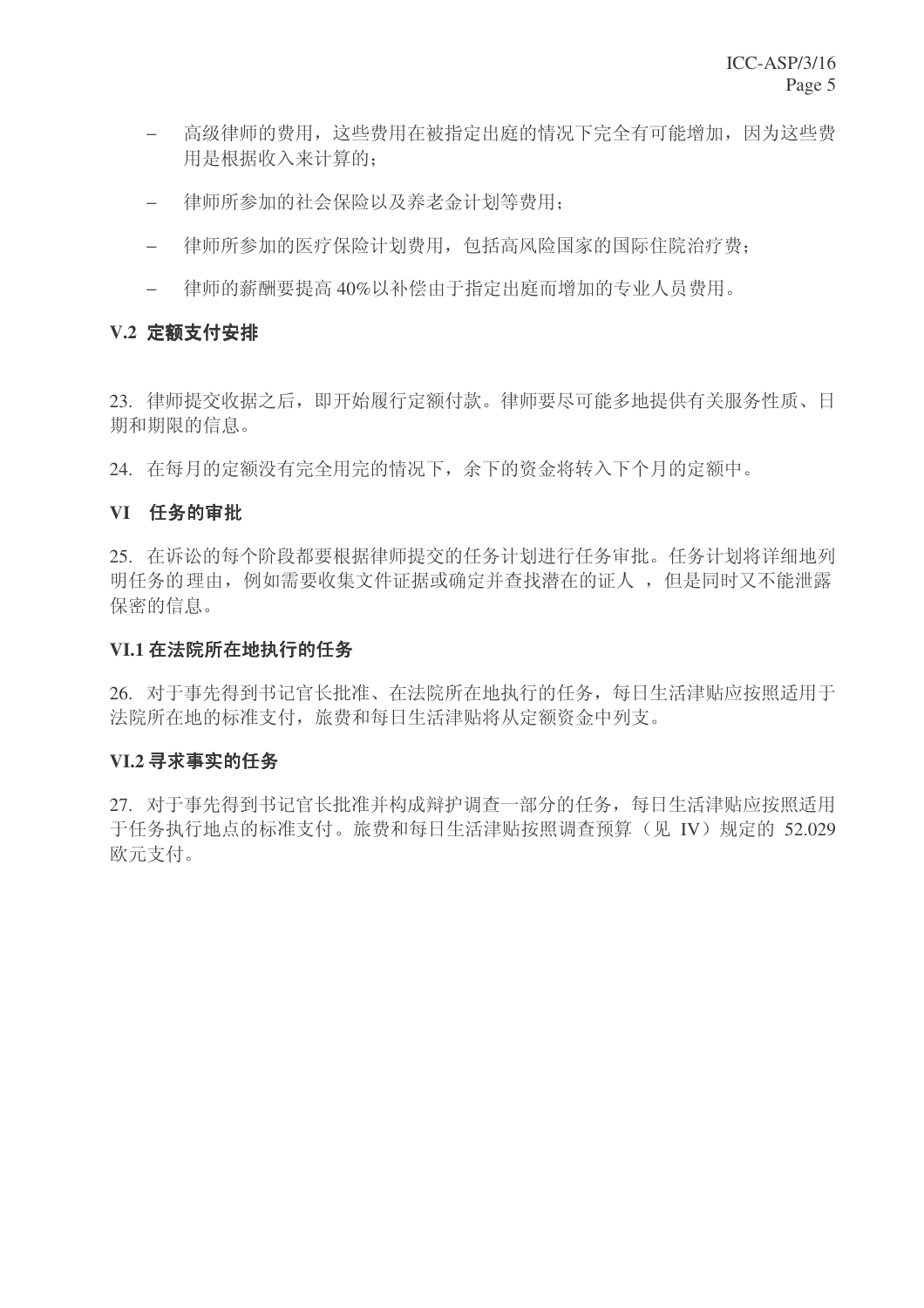## 附件 1

## 特设法庭法律粉制度的参考资料

#### I. 前南斯拉夫问题国际刑事法庭

1. 前南问题国际法庭 1995 年建立了法律援助制度。该制度的法律依据是法庭章程第 21 条、《程序和证据规则》、《关于指派辩护律师的指导意见》,以及在法庭案例法中所 阐述的书记官处的管理实践。该法庭的法律援助制度承担贫困被告的辩护费用,并以高 质量辩护代理来确保做到与法庭检察官双方平等。

2. 自从该法庭成立以来, 法律援助支付办法进行了几次修改, 1995 年到 2001 年期间, 向指派律师支付的费用根据每人的经验每小时从 80 到 110 美元不等。律师所能要求的付 费小时数量最多为每个月 175 小时。只要诉讼在进行, 律师就向法庭提供付款单要求付 费。这种制度容易被某些律师滥用, 他们会要求为一些与案件的准备没有直接关系的工 作或者是从未完成的工作付费。另外在预审阶段时间较长的情况下, 辩护的费用有时会 超出比例。

3. 这种制度在 2001 年有所改变, 采用了支付封顶的 (小时分配制度), 这是朝着实行 "包干"支付制度迈出的第一步。书记官长力图采用这种封顶办法的主要目标是:

- 激励律师有效率和有效果地帮助他们的客户:
- 充分考虑到辩护小组的实际工作量:
- 使辩护小组的组织具有更大的灵活性而且对其成员没有最多的数量限制;
- 减少提出拖延性质或棘手请求的机会:
- 减少文字工作:
- 编制预算时能有更多的确定性,并保证各种票据得到快速处理。

4. 封顶的办法是在书记官处对最高分配数额拨款的基础上按月支付。

5. 在预审和上诉阶段 实行了这种封顶制度。这种办法通过支付与案件复杂程度挂钩, 保证了对各案件按比例分配费用, 案件分为三级: (1)较难: (2)非常难; (3) 领导职能。分级制度保证了资金得到 适当的分配。书记官处对票据的审查保证了有效使 用辩护律师资源。

6. 尽管在实践中,预审阶段的期限从最短的八个月到最长的两年不等,但是封顶的支付 办法是以预审阶段从四个月到八个月、上诉阶段从三个月到六个月的设想为基础的。

7. 然而,目前处于预审阶段的 27 个被告当中的 25 个辩护小组在 2003 年是按照封顶制 度来支付的。按封顶制度支付薪 酬的辩护小组 中有六个如果不是已经达到也是接近于达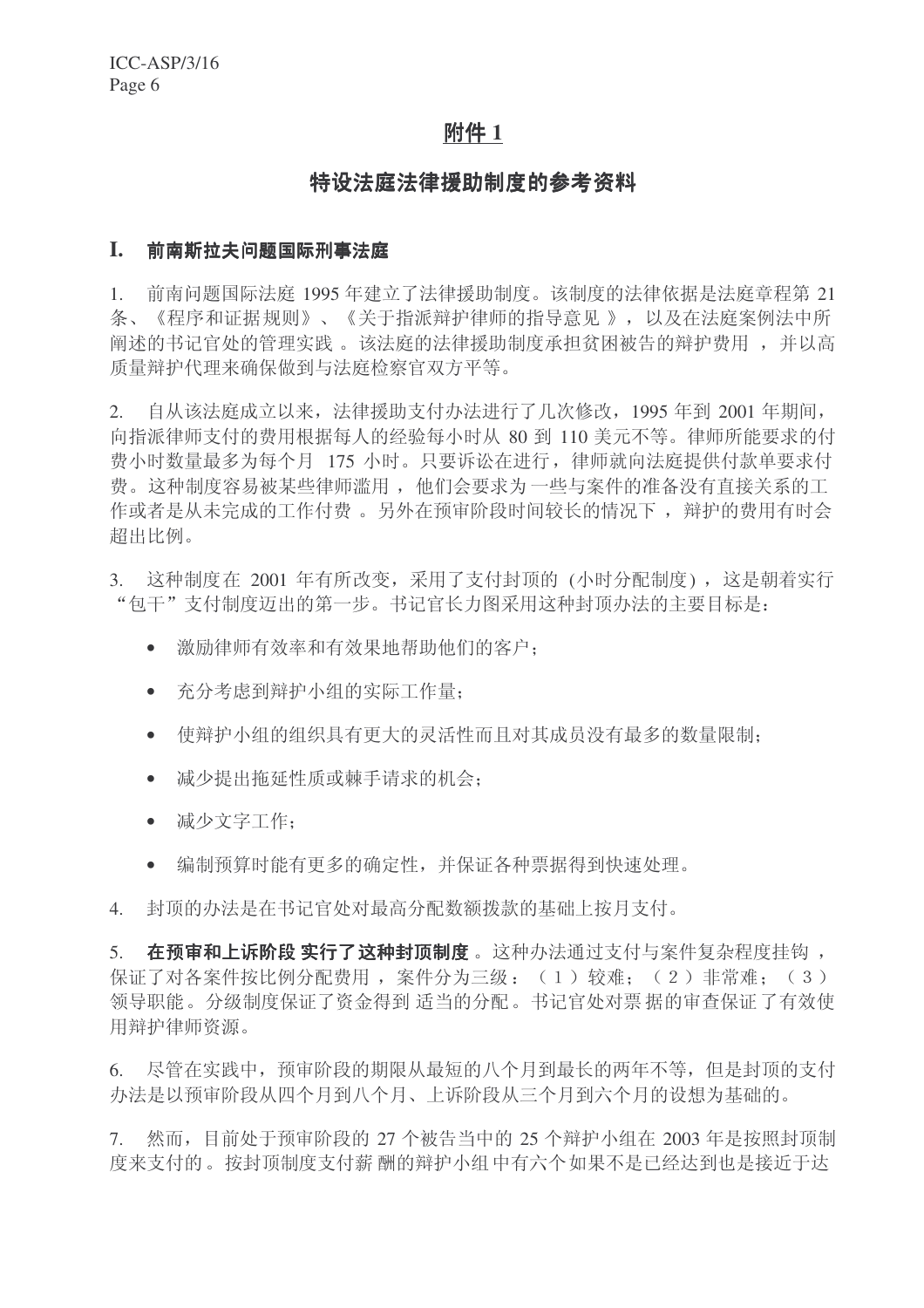到他们的最高小时配额,而且在审判开始之前很长时间就已经如此。七个辩护小组由于 他们的案件复杂而在其小时配额之外又额外地获得了若干小时。

8. 在有理由的情况下,即如果检察官办公室根据《程序和证据规则》规则 66 和 68,做 出新的和未预见到的披露, 在与分庭和检察官办公室协商后, 应给予辩护小组额外的小 时。如果不给这些额外的小时,辩护小组可要求重新审议书记官长的决定。在 2003 年 2 月, 有七个辩护小组在给他们配额的小时之外又得到了额外的小时。

9. 另外,有理由相信,如果不给他们额外的小时,律师有可能威胁从案件中撤出。某些 辩护小组甚至不顾其案件的复杂程度是否能成为理由,而将他们的配额小时全部用完。

10. 由于这种情况不仅仅阻碍了诉讼的进程,而且还妨碍了司法管理,损害了法律援助工 作,因此已同这些律师进行了商讨。

11. 因此封顶制度并没有减少律师的撤出, 在撤出律师用完了大部分配额时间的情况下, 书记官长可能需要额外地增加小时, 以使新指派的律师能够熟悉案情并完成必要的审前 工作。

12. 然而, 尽管封顶的办法没有产生预想的结果, 前南问题国际刑事法庭 2002 年同意继 续讲行下一步骤, 对**宙判阶段**实行真正的包干制度。该法庭对英国和澳大利亚的包干制 度进行了研究, 目的是要改进它们的机制, 以便使它们更加适合前南问题国际刑事法庭 的特殊性。

13. 实行这一制度是要实现以下主要目标:

- 激励律师有效地为其客户服务:
- 减少费用分割的机会;
- 尽量防止提出拖延性质或棘手的请求:
- 减少文字工作:
- 制定辩护预算时能有更多的确定性并确保票据得到快速处理:
- 对公共资金的支出能有一定程度的控制:
- 保证辩方律师不在诉讼的初期就用尽其小时量,而只为余下的审判作最低限度的 准备或提出不继续担任律师的请求。

14. 在审判开始之前, 书记官长将会见案件分庭的代表、辩护律师小组和检察官办公室人 员小组。这些会晤的目的是估计检察官办公室证人人数和 将提交的展示物的数量、案件 的期限,以及所涉及的法律论据的复杂性。

15. 根据在这些会晤中提供的信息, 案件将被定为一级 (中等), 二级 (困难), 三级 (很困难)或3.5级(极其困难/领导职能)。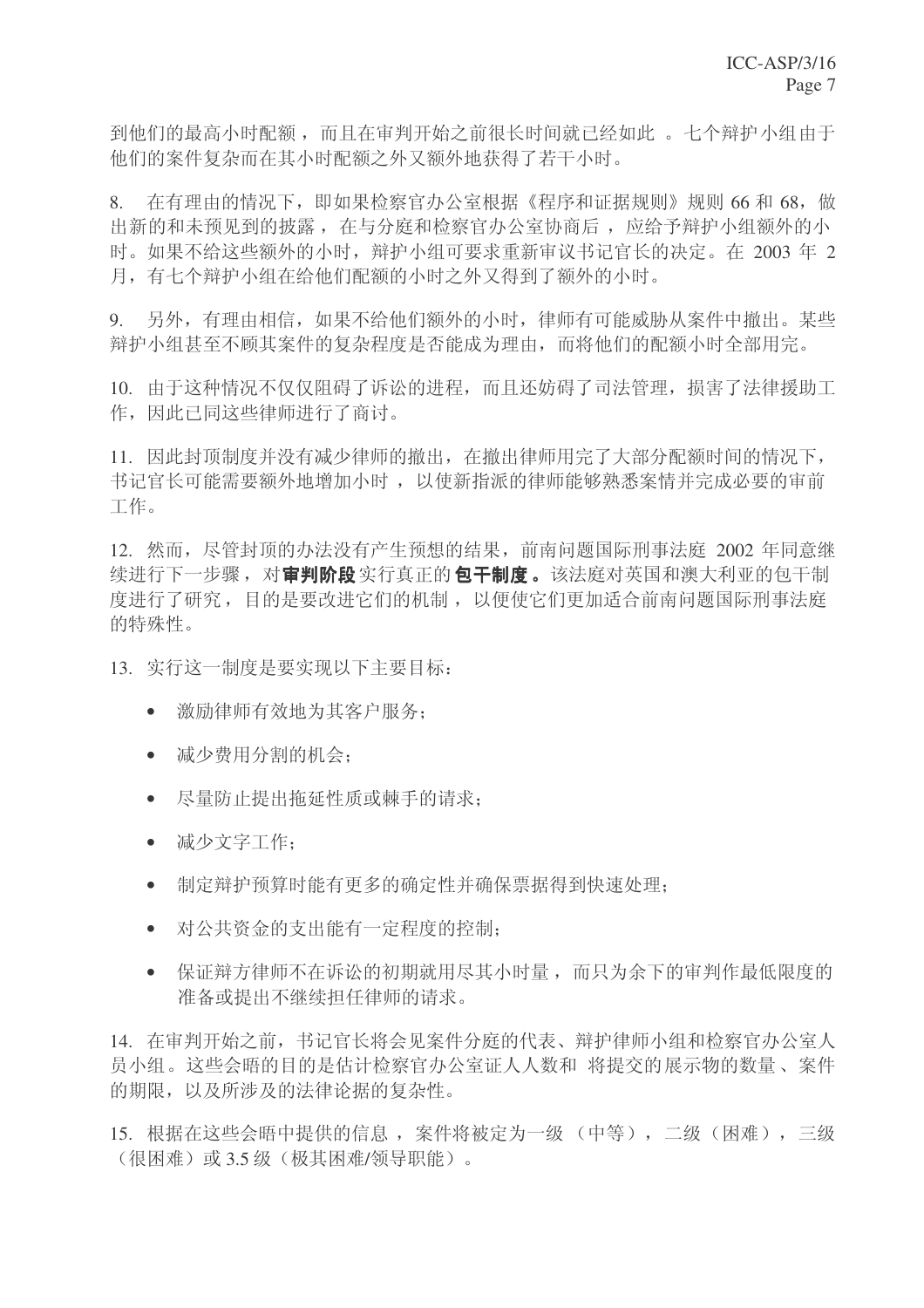16. 根据(1)检察官办公室案件的期限: 和(2)困难程度, 将为辩护确定包干费用。

17. 然后将审判分为几个阶段并在包干总额中为每个阶段确定单独的包干款项。在这一仍 属初步执行的制度下, 包干款将在整个过程中按等额分月发放, 因而不需要详细的月报 表。

18. 尽管在目前的初期阶段, 也许应谨慎从事, 然而鉴于已有的经验, 对"包干"办法发 表一些看法还是必要的。

19. 这种"包干"制度将大大减少文字工作,因为检察官没有必要不断审议和评估辩护小 组成员进行的法律工作的"必要性和合理性"。辩护小组成员将只为报销费用而提交申 请。另外,上述审议和评估似乎有可能被理解为过分的干预而且会导致。武断地减少某些 案件的费用。

20. 鉴于前南问题国际刑事法庭在预审和上诉阶段遇到的支付制度方面的问题, 即辩护小 组在很短的时间内已用完了所有分配给他们的小时,所以,书记官长有可能要在诉讼进 行一半时不得不解决辩护 小组要求增加包干款的问题。 鉴于包干制度使得无法对辩护活 动进行定期审计, 辩护小组提交的、支持增加其"包干款"的请求的报告, 可能会使书 记官长在决定是否批准这一请求时对辩护 小组成员已经进行的工作 不够了解或有错误印 象。

21. 2002 年法律援助计划的预算约为 1000 万美元, 而赤字约为 200 万美元。书记官长已 停止向已达到配额的辩护 小组付款,并且已致函将要达到配额的辩护 小组,通知他们不 会再给他们分配更多的小时。

#### II. 卢旺达问题国际刑事法庭

22. 最初, 前南问题国际刑事法庭和卢旺达问题国际刑事法庭的制度相类似。后者的法律 援助制度自实行以来基本上未变。

23. 律师的费用以小时计算。按小时计算的费率以律师从业的年限为基础。有10至14年 经验的律师, 其费率为 90 美元/小时, 有 15 至 19 年经验的律师为 100 美元 /小时, 而有 20 年以上经验的律师则为 110 美元/小时。律师最多的收费小时数为每月 175 小时, 这个 最高标准适用于诉讼的所有阶段,这样达到每年最多 2,100 小时。

24. 固定小时费率包括了案件的直接准备工作和所有庭审。会议的准备、记录和记录的汇 编都不作为单独活动给以补偿。 重复的工作不予付费, 但律师和联合律师监督或协调各 种活动可以得到补偿。小组成员之间为协调工作召开的会议可以得到补偿。小组成员之 间的会议也可得到补偿, 但会议必须是合理和必要的。律师或共同被告的代理人之间的 会议只要认为是合理和必要的,也可得到补偿。另外,辩护小组的所有成员的旅费都能 报销。所有旅行在详细说明为什么需要旅行后须得到书记官长的书面授权。 差旅费是按 一张经济舱机票来支付的。律师提交报销单时要附上原始机票、原始发票和任何信用卡 付款收据。律师出差时还享有每日生活津贴。卢旺达问题国际刑事法庭还 在法庭办公楼 内为辩护小组提供了办公室和其它办公设备。因此他们的开支是很低的。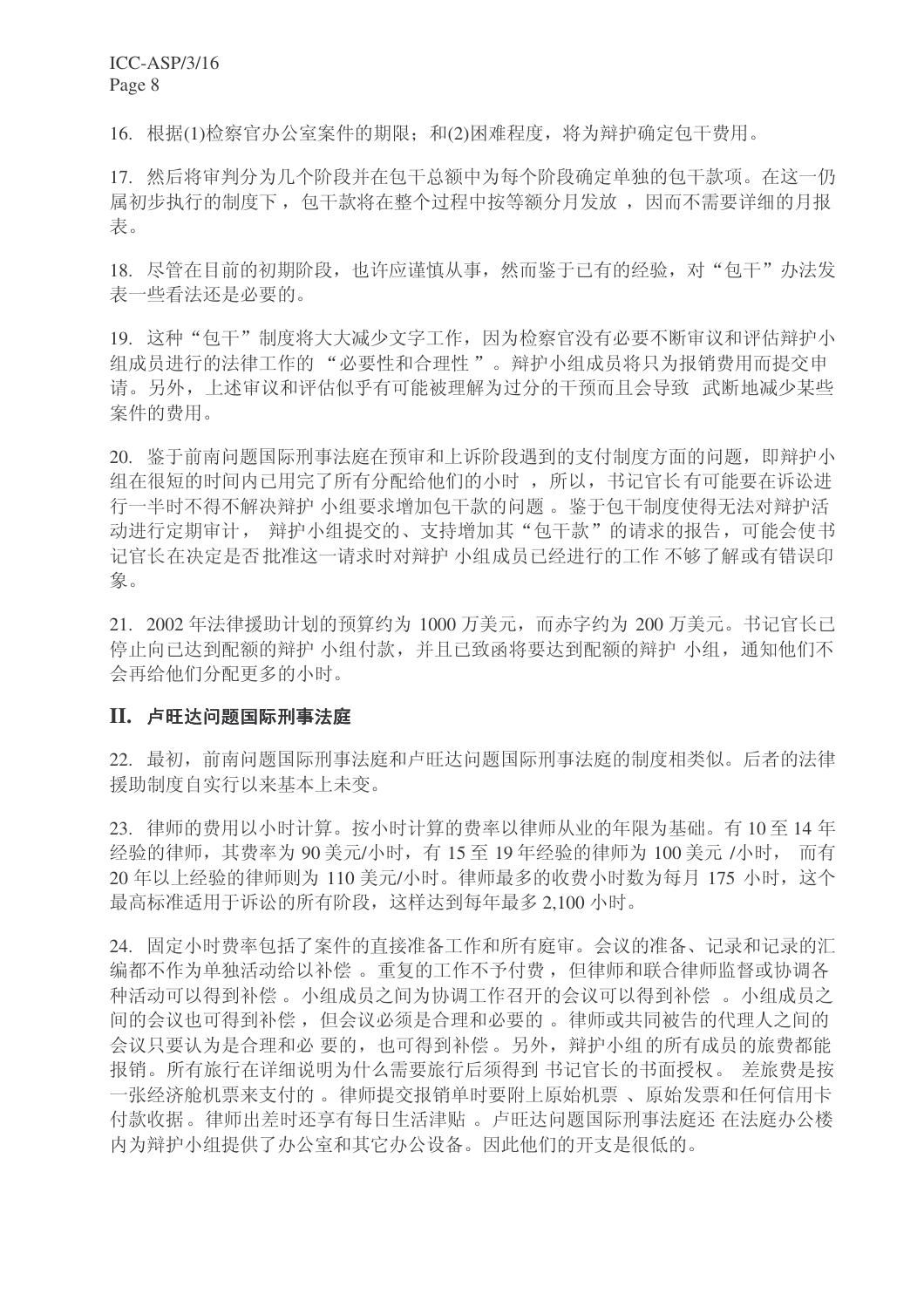25. 另外,该法庭还为首席律师阅读卢旺达各相关时期的历史和政治材料所花时间向其支 付最多50个小时的费用。

26. 如果联合律师是任命的, 他/她享有最多 50 个小时阅读卢旺达历史材料和最多 200 个 小时阅读被告人案件卷宗的待遇。允许他/她不管其经验如何享受 80 美元/小时的待遇, 每月最多175 小时。允许律师享受与首席律师相同的差旅费和每日生活津贴。

27. 法律助理/调查员得到授权后可享受一律按 25 美元/小时计算的费率, 每日历月最多 100 小时。除此之外, 他们还享受差旅费和与首席律师同等的每日生活津贴。

28. 另外, 法律助理/调查员还可为听讯、调查以及为提供证据而采取的措施报销差旅 费, 为确认事实、咨询和征求专家意见、翻译提供给法庭的文件报销所需费用, 并报销 证人的交通和住宿费用、登记费、签证费和类似税费。

29. 除了动议听讯的旅行补贴、差旅费和每日生活津贴外, 卢旺达问题刑事法庭允许首席 或联合律师在审判开始前最多报销三次到阿鲁沙的旅行费用。

30. 《指派辩护律师指南》第 22 条(A)(i)规定为诉讼每一阶段支付固定费用, 费用定为 2000 美元, 用来支付包括阅读起诉书、《卢旺达问题国际刑事法庭的条例 和细则》以及 国际法庭用的法律的费用。

31. 目前卢旺达问题国际刑事法庭的支付制度是, 在要求支付费用时, 律师要根据《指 南》提交费用说明。这样便能提供足够信息,表明要求付酬的时间是为案件做准备而进 行的必要和合理的工作。

32. 根据《指南》24 条 A, 书记官长有权要求提供任何文件, 以评估为案件所做的准备 工作是否必要和合理。其中也包括辩护小组的文件。

33. 在实践中, 辩护小组在要求支付时不情愿将文件交给书记官长。这种不情愿看来是因 为觉得存在妨碍私密性的 风险。然而, 提供文件的制度是必要的, 这样才能进行适当的 审计。

34. 虽然像卢旺达问题国际刑事法庭所执行的那种按月审查费用的做法是一种繁琐的机 制,并且被批评为过分干预和武断,但它的确能抑制费用的增加。当需要评估辩护小组 成员所进行的法律工作时, 书记官长有权自行做出这样的决定。辩护小组可以要求审议 书记官长的评估, 并且也可以为被拒绝付费的法律工作做出解释。这就给了辩护小组某 种保障, 即不会出现武断性决定。根据《指派辩护律师指南》第 30 条, 如果律师不同意 书记官长做出的评估,可以上诉。

35. 然而,由于大多数律师已提交了从一开始出庭到上诉结束的 175 个工作小时的单子, 这一做法看来并不合适,因此进行了极大的努力严格执行制度并抑制超支及会减缓法律 诉讼讲度的拖拉措施。

36. 2002 年, 法律援助计划的预算是 784.86 万美元, 而赤字约为 500 万美元。书记官长 已执行了一系列措施来抑制过高的律师费用。作为对这些严厉措施的回应,有些律师已 威胁要退出案件, 甚至举行了罢工。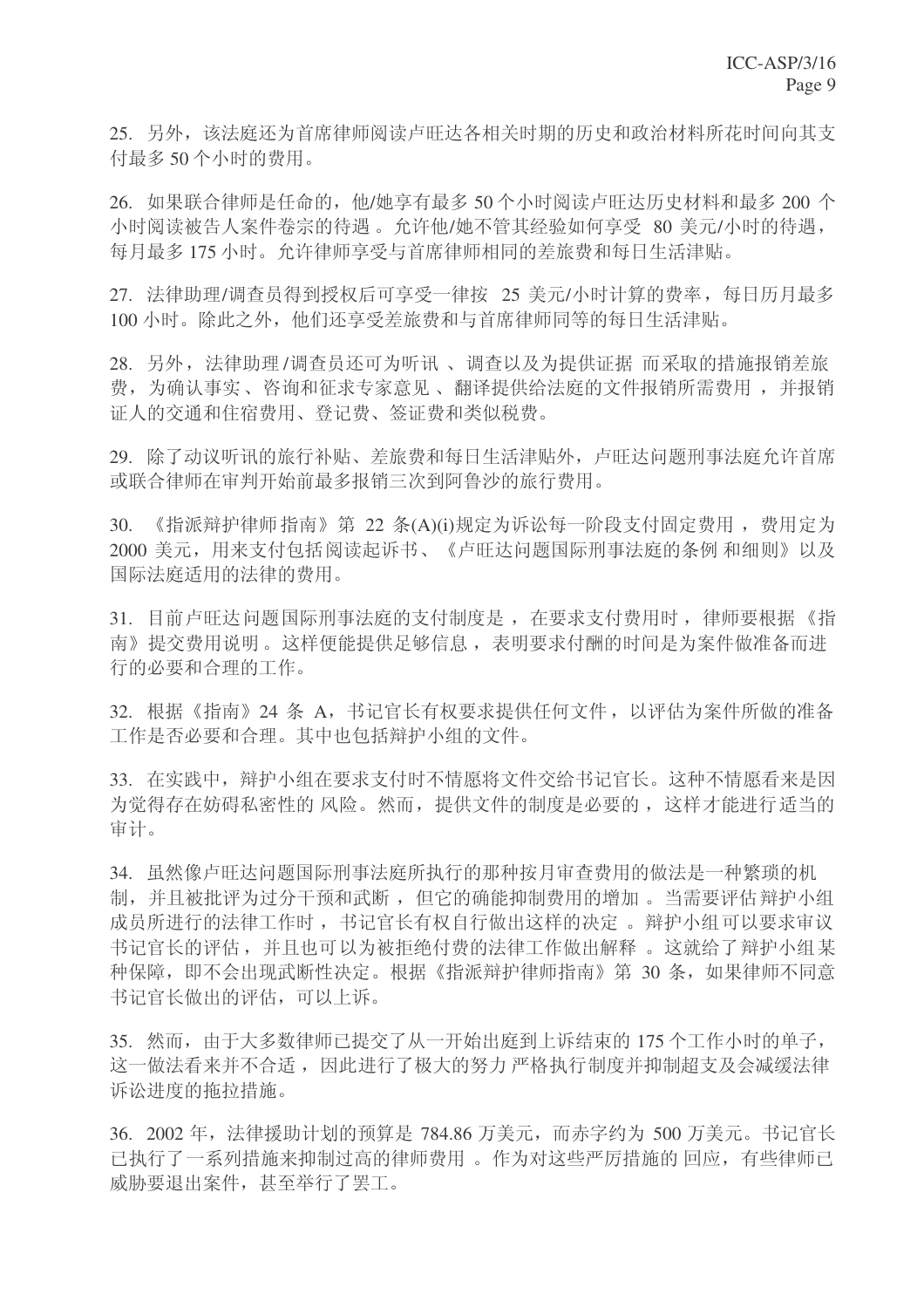## 附件 2

## 国际刑事法院法律援助计划的详细支付情况

#### **I.** 预审阶段

#### A. 调查至首次出庭

1. 对于在预审分庭上询问和调查提供的援助, 将按固定的数额付费, 建议每天 700 欧元 加上最多为费用 40% (280 欧元)的专业人员费用补偿,而且每月上限为 7.733.17 欧元 (相当于(联合国/国际刑事法院)P5 一级的官员——高级法律官员/高级检察官的薪酬) 加上最高为薪酬 40% (3,093.27 欧元) 的专业人员费用补偿。

#### B. 首次出庭至审判分庭上第一次情况会商

- 2. 对律师小组各类工作人员的支付额分项如下:
	- 对整个律师 小组每月的建议 支付额为 15,076.34 欧元加上最多为 薪酬 40% (3,093.27 欧元)的专业人员费用补偿=18,169.61 欧元。
	- 总律师: 7,733.17 欧元(相当于(联合国/国际刑事法院) P5 级的官员——高级 法律官员/高级检察官的薪酬)加上最多为薪酬 40% (3,093.27 欧元) 的专业人 员补偿费。
	- − 助理: 3,343.17 欧元 (相当于 (联合国/国际刑事法院) G5 级官员——法律/行政/ 语言助理)。
	- − 统一可用数额: 4,000 欧元。

#### **II.** 审判阶段

#### A. 审判分庭第一次情况会商至审判开始

3. 对整个律师小组每月的建议支付额为 19,294. 51 欧元, 加上最多为每月薪酬 40%的专 业人员费用补偿 (4,780.54 欧元) =24,075.05 欧元。

- 4. 对律师小组各类工作人员的支付额分项如下:
	- 总律师: 7.733.17 欧元(相当于(联合国/国际刑事法院) P5 级的官员——高级 法律官员/高级检察官的薪酬)加上最多为薪酬 40% (3,093.27 欧元)的专业人 员费用补偿。
	- 法律顾问: 4,218.17 欧元(相当于(联合国/国际刑事法院) P2 级的官员——准 法律官员的薪酬)加上最多为薪酬 40%的专业人员费用补偿 (1.687.27 欧元)。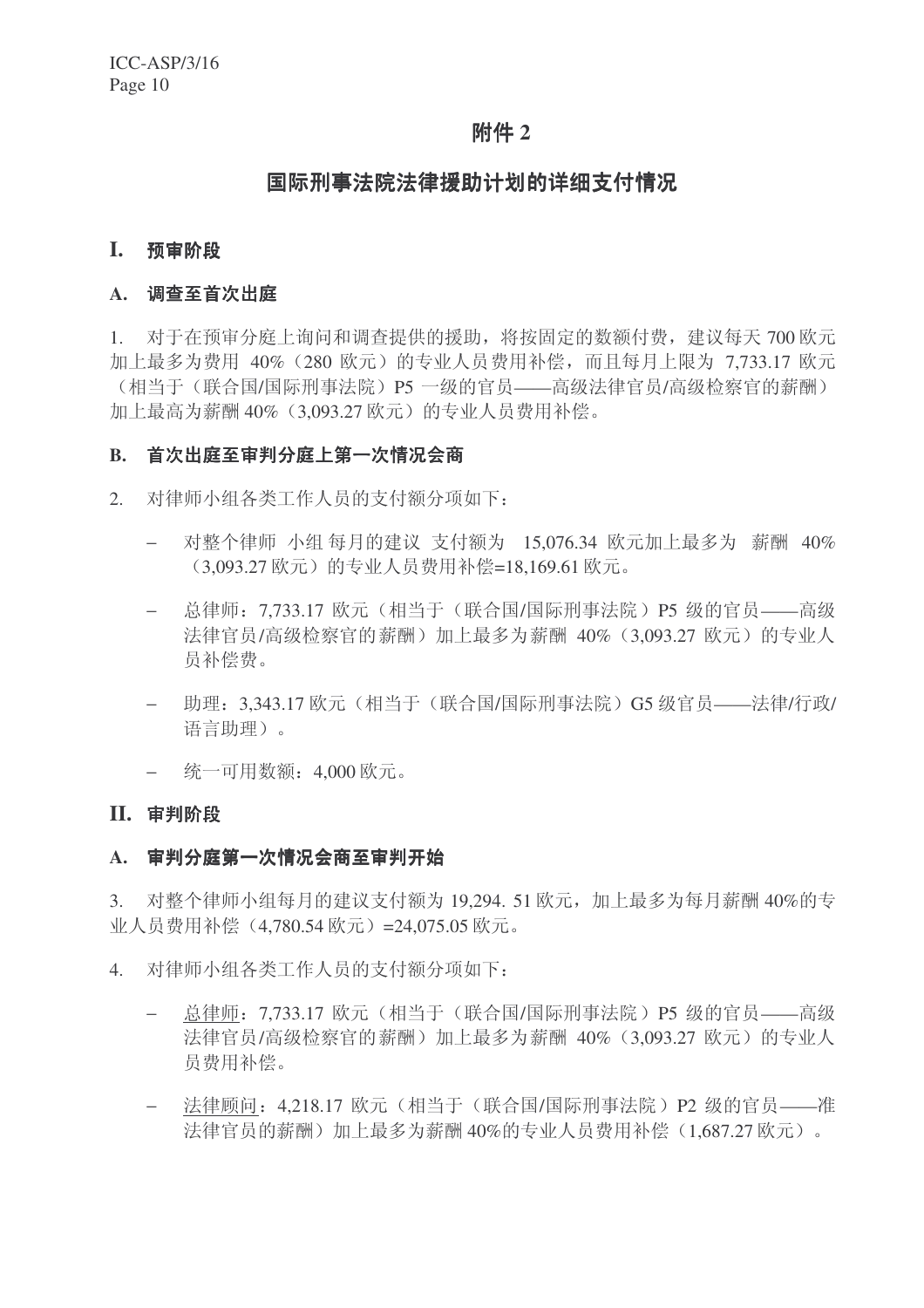- 助理: 3,343.17 欧元 (相当于 (联合国/国际刑事法院) G5 级官员——法律/行政/ 语言助理的薪酬)。
- − 统一可用数额: 4,000 欧元。

#### B. 审判开始至辩论结束

5. 审判开始时, 鉴于辩护小组成员将要讲行的工作的紧张程度, 以及整个审判中他们能 出席听讯的次数和就案件进行的工作,对整个小组的建议支付额为每月 23,862.86 欧元加 上最高为薪酬 40% (8,512.65 欧元) 的专业人员费用补偿=32,375.51 欧元。

6. 对辩护小组各类工作人员的支付额分项如下:

- 总律师: 7,733.17 欧元(相当于(联合国/国际刑事法院) P5 级的官员——高级 法律官员/高级检察官的薪酬)加上最多为薪酬 40% (3,093.27 欧元) 的专业人 员费用补偿。
- 法律顾问: 6.343 欧元(相当于(联合国/国际刑事法院) P4 级的官员——法律官 员/检察官的薪酬)加上最多为薪酬 40% (2.537.20 欧元) 的专业人员费用补 偿。
- 法律顾问: 4,218.17 欧元(相当于(联合国/国际刑事法院) P2 级的官员——准 法律官员的薪酬)加上最多为薪酬 40%的专业人员费用补偿(1,687.27 欧元)。
- 助理: 3.343.17 欧元 (相当于 (联合国/国际刑事法院) G5 级官员——法律/行政/ 语言助理)。
- − 统一可用数额: 4,000 欧元。

#### C. 结束辩论至宣布裁判结果

7. 一旦这一阶段需要干预, 支付额应是固定数额, 建议数额为每天 700 欧元加上最多为 薪酬 40% (280 欧元)的专业人员费用补偿。

#### **III. 上诉阶段**

8. 对整个辩护小组每月的建议支付费用数额为 19.294.51 欧元加上最多为 薪酬 40% (4,780.54 欧元)的专业人员费用补偿=24,075.05。

- 9. 对辩护小组各类工作人员的支付额分项如下:
	- 总律师: 7,733.17 欧元 ( (相当于 (联合国/国际刑事法院) P5 级的官员——高 级法律官员/高级检察官的薪酬)加上最多为薪酬 40% (3,093.27 欧元) 的专业 人员费用补偿。